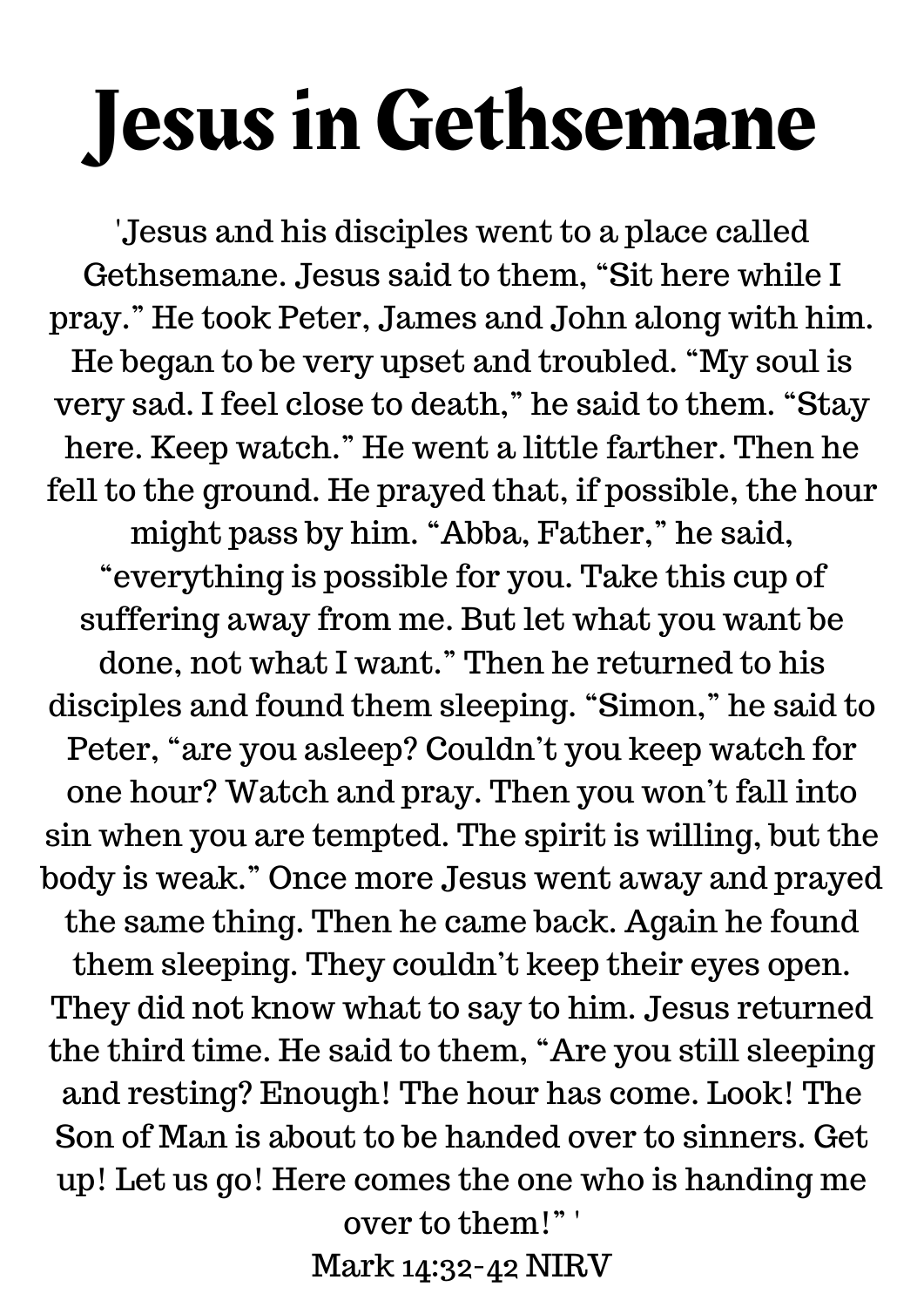"Just as Jesus was speaking, Judas appeared. He was one of the 12 disciples. A crowd was with him. They were carrying swords and clubs. The chief priests, the teachers of the law, and the elders had sent them. Judas, who was going to hand Jesus over, had arranged a signal with them. "The one I kiss is the man, " he said. "Arrest him and have the guards lead him away." So Judas went to Jesus at once. Judas said, "Rabbi!" And he kissed Jesus. The men grabbed Jesus and arrested him."

Mark 14:43-46 NIRV